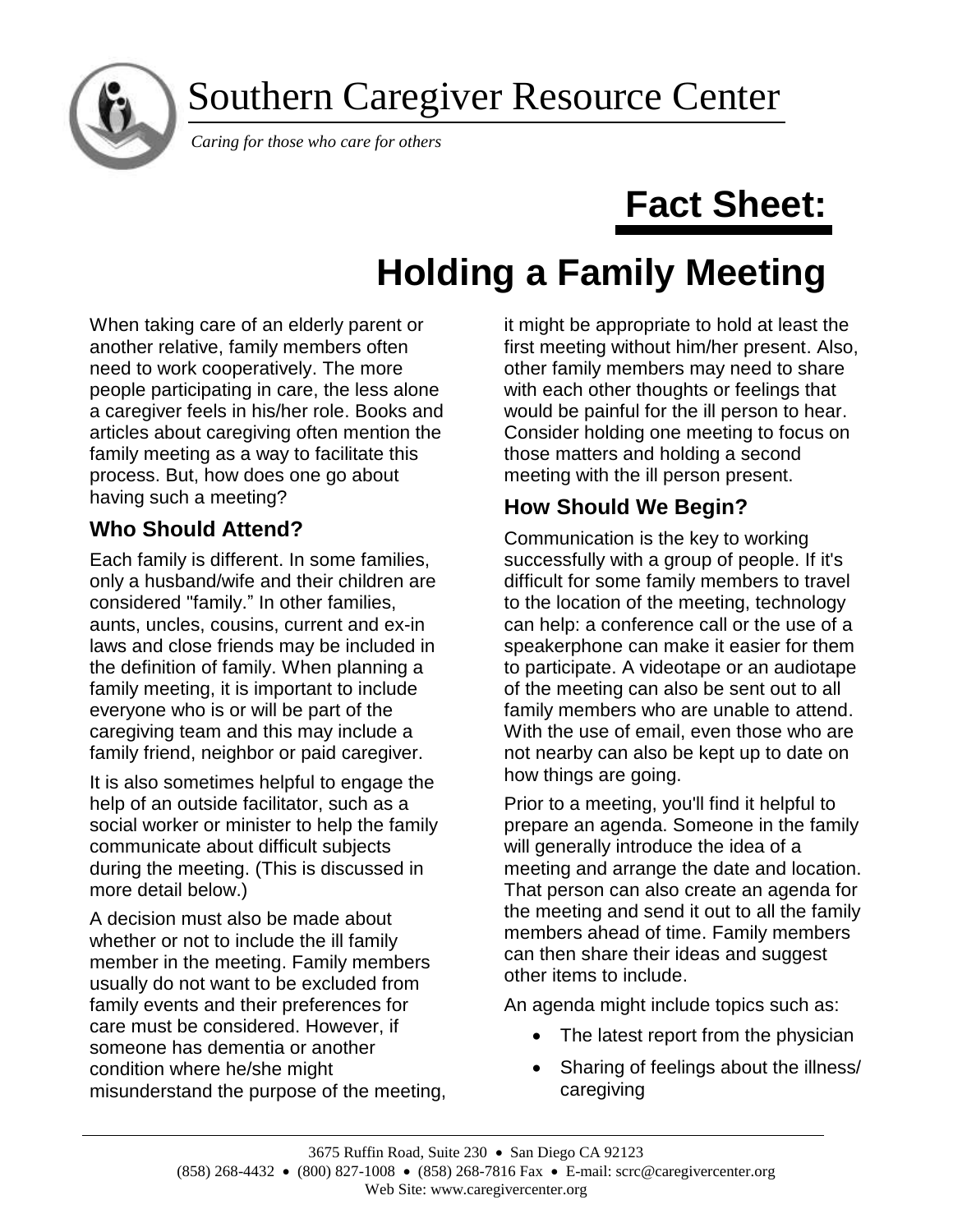- o Fears:
	- About death and dying
	- About being overwhelmed
	- About what will happen to family members after the death
- o Sadness, confusion, anger, guilt, shame
- o What does the person who is ill want and need?
- Daily caregiving needs:
	- o Should the sick person move in with us?
	- o Does she/he need to be in an assisted living facility or nursing home?
	- $\circ$  How much time does each family member have to visit?
	- o Other ways each person can help? What other help might be available?
- Financial concerns in caregiving:
	- o How much will it cost?
	- o How much work can family members afford to miss?
	- o What financial help might be available from outside?
- Who will make decisions (e.g., financial, medical, hiring a caregiver, etc.) and how will they be made?
- What support role does each person want to play?
- What sort of support does the primary caregiver need?
- o Need for respite (a break from caregiving)
- o Help with meals, shopping, cleaning, laundry, etc.
- o Emotional support by telephone or email
- o Help with chores—i.e., taking the care recipient to doctor's appointments
- How will the caregiving and support needs change as the illness progresses?
- Problem Solving
	- o List of tasks that need doing
- Summary of meeting and schedule for next meeting
	- o Written summary of what each person has agreed to
	- o Email or telephone tree for regular updates

It will probably be difficult to cover all these issues in one meeting so additional meetings will be helpful. Each ensuing meeting should have a clear timetable and a definite beginning and ending time. Be sure to stick to the timetable; if meetings get to be too long, fatigue sets in, minds will wander, and people may resist coming to future meetings.

## **The Meeting**

As with all high-level negotiations, deciding where to hold the meeting is as potentially controversial as the meeting itself. Whether you hold it in an office, a restaurant or someone's home, keep in mind that you want a setting that the majority of the participants will find comfortable and convenient and that presents as few distractions as possible (e.g. noise, small children who need attention, etc.).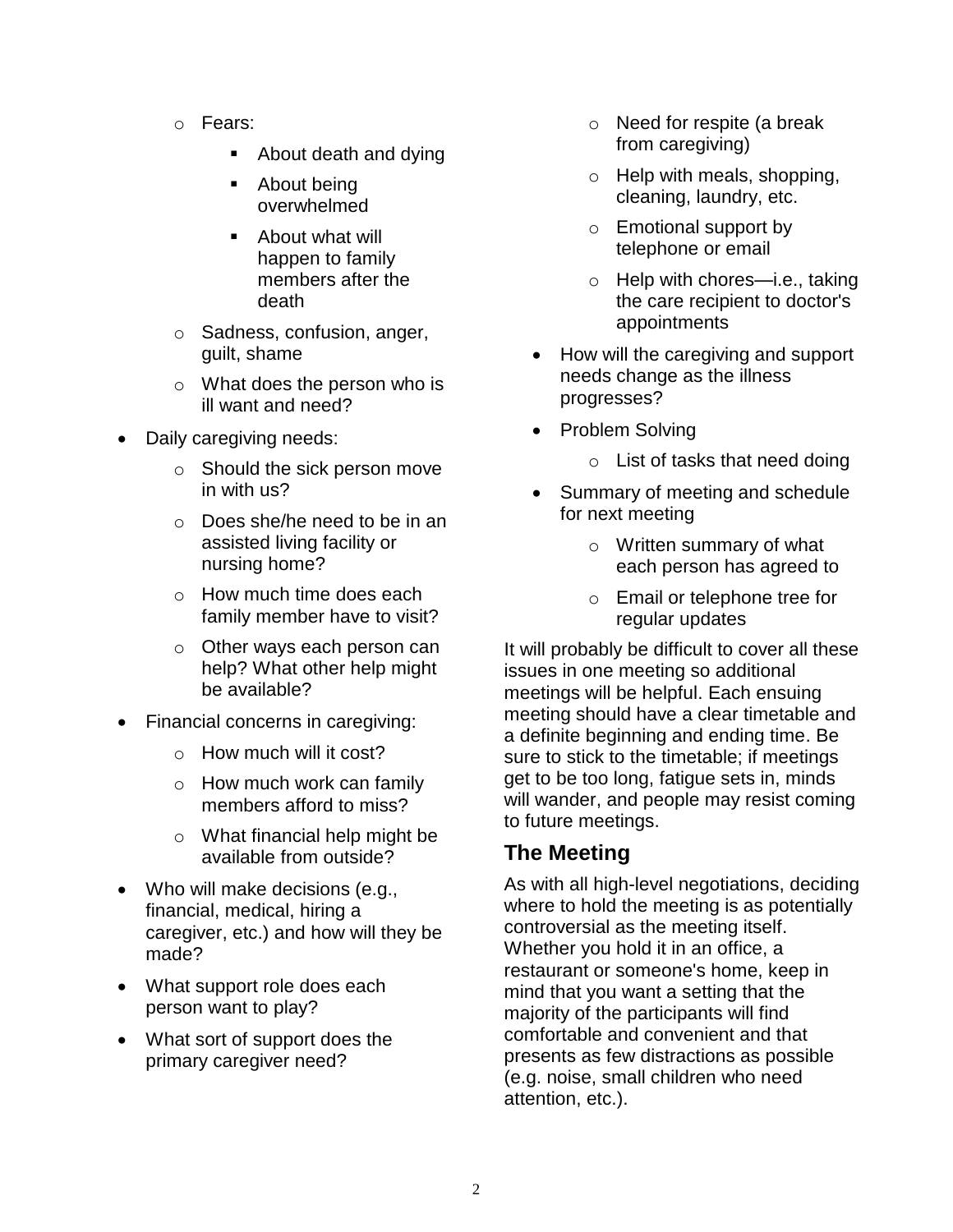A successful family meeting gives everyone a chance to be heard. All feelings are appropriate and need to be expressed and acknowledged. People will be more willing to talk about their feelings regarding the situation if they feel safe. For example, the brother who is never present may reveal that he is unable to stand seeing someone sick, and the sister who is doing all the work may not realize how she pushes others away when they offer to help. Another sibling may be having marital problems, which he or she has not yet shared with the family, and yet another sibling might be worried about losing a job. Each person needs to balance his/her own fears, concern, love and desire to help with available time, strengths, weaknesses and hopes.

Until the depth and breadth of the issues concerning the ill family member are explored, it is important to not try to solve the problems. Recording the problems in a list as they are shared, however, will be useful during the problem-solving portion of the meeting.

It is important for each family member to learn to use "I" messages, as well to say, "I need..." rather than "You should..." Even when disagreeing, try to find the part of what is said that you can agree with. The goal of the meeting is to work as a team in caring for the person who is ill, even if there is conflict among family members in other areas.

At the conclusion of the meeting, make sure everyone has a clear understanding of the issues and considerations discussed. When the solutions to issues have been established, make sure that each person understands what he/she has agreed to do.

The most important thing for family members to remember is that the meeting is not a one-time event. Family meetings

need to take place regularly. It is helpful to schedule them at a given time, perhaps at the same time each month. However, if this is not possible, they at least need to take place when the caregiving situation or other situations in family member's lives change. Holding regular meetings puts less pressure on family members to get everything resolved in just one meeting and allows more time for processing of information and decision-making. When a family member is unable to attend a meeting, keep in touch with them by phone, mail or email.

### **Potential Challenges**

Families come with history: a history of how each person relates to the others, a history of what role each person has played and currently plays within the family, a history of how each person feels toward the person who is sick, and a history of how each person deals with illness and adversity. And in each family, there are rules about what can and cannot be said, what emotions are okay and not okay to express. These factors can make family meetings difficult. This is why a third-party facilitator can be helpful.

Family members play roles based on position in the family, relationship to the person who is ill, special talents, etc. The person who is the caregiver may be different from the one who handles the money, who may be different from the person who is the information gatherer, who is different from the one who is the decision maker or the one who has some medical background. One person might play several roles. Also, often someone is the "blamer," and someone else the "blamed." One person may try to make peace, and another may try to sabotage the process. There will be secrets, old family rivalries, guilt, unequal burdens, differing investments, values and interests.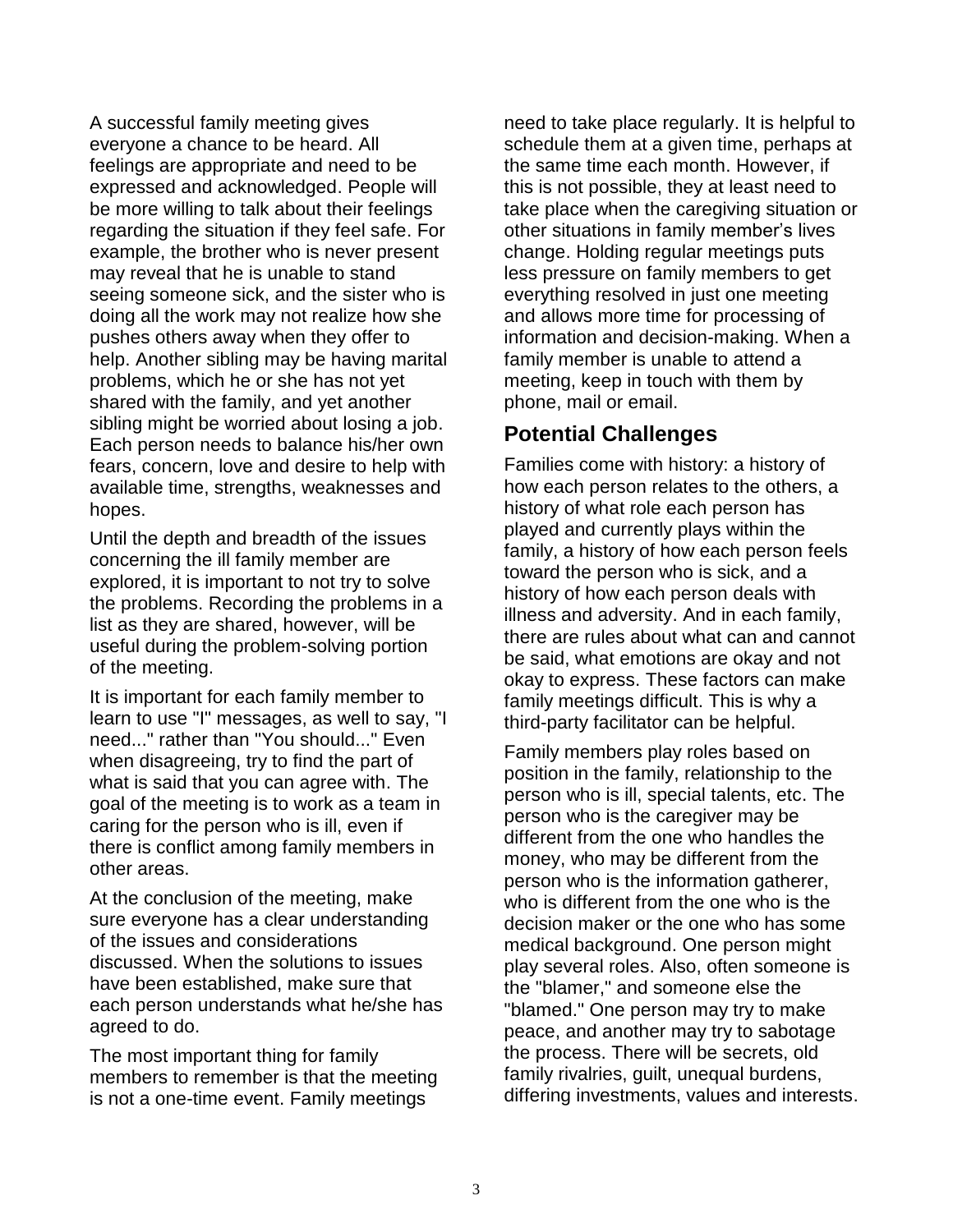Some will worry about past promises and about someone else not pulling his/her own weight. Everyone will need attention, power, love, control, and appreciation. It can help to acknowledge that there is probably no fair distribution of work and trying to make it even will fail.

A narrow focus for each meeting can help alleviate some of the pitfalls. Still, you will have to deal with some of the difficult issues when they get in the way of cooperation. Remember that you cannot resolve long-standing family issues with one such meeting. The task is not to "fix" the family, but rather to have everyone on the same team, as much as possible, in caring for someone who is ill.

If alcohol will detract from the main focus of the meeting or will lead to conflict, it is better not to offer it. However, each family has different ways of communicating, and in some families, a drink may make everyone more comfortable and more able to talk. In any case, over-consumption should be avoided.

#### **Win/Win Situations**

*Consensus*: Not all the issues inherent in caregiving and decision-making can be solved; sometimes it is important to accept approximations of a good solution. Try to work toward consensus building. Change happens slowly, but when families meet regularly, the seeds that are planted can grow into more productive solutions. Often things do not change until there is a crisis, but the work that has been done during the family meeting will make decision-making easier when the crisis does come. Agreements can be made on a time-limited basis to see if the agreed-upon action will work. Future meetings can be used to evaluate these trials and revise them as necessary.

Respecting each person's individuality and situation helps to create an atmosphere of acceptance and allows for creative solutions to problems. For example, Carol finds it difficult to be around sick people, so when her brother got lung cancer, she knew she couldn't take care of him. However, she was more than willing to make the pastas of their native Italy and take them to him to comfort him during his illness. Jesse lives a thousand miles away but can get time off from work to be with her mother while her brother and his family take a vacation. When Ed's mother had surgery, Ed arranged to take care of his father with Alzheimer's, while his sister worked full time and helped with the expenses. Gina takes her parents to medical appointments while her sister makes sure they get their medicines properly every night.

*Compromise*: In order for these solutions to work, people have to learn to compromise. By being open to alternatives, you might get part—although maybe not all—of what you want or need. We often hold out for only one solution to a problem, we don't consider other possibilities that could assist us. Asking for help is one of the hardest things to do. Learning to graciously receive help offered could also be a struggle, not only for the person who is sick, but also for the person who is the primary caregiver. Being appreciative is the best reward you can give someone who is trying to help you, even if the type of help he/she is offering isn't exactly what you wanted. When you make someone feel good about helping, he/she will want to help again. "Thank you" will take you a long way in working together. In creating the caregiving team, think about how each person should be acknowledged.

*Put it in writing*: A written agreement capturing the decisions and agreements